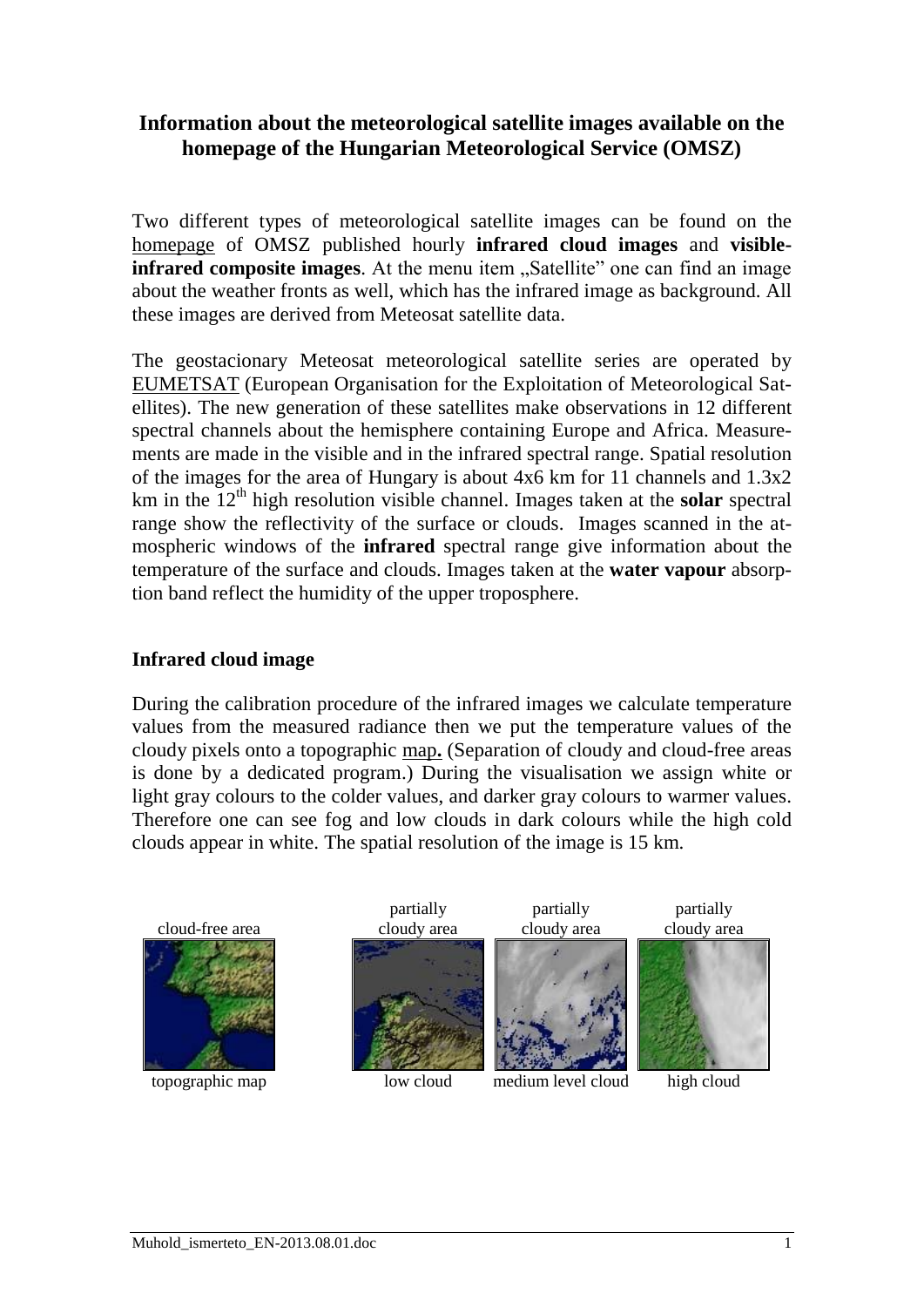#### **Visible-infra composite image**

The [composite satellite image](http://www.met.hu/idojaras/aktualis_idojaras/muhold/index.php?no=0&p=muhold&id=bMw9&ful=lathato_infra) is created by the combined visualisation of the high resolution visible image and one of the infrared images. To make a composite image we visualise more channels together in the way that images measured at different spectral range are attached to the different basic colours (red, green, blue). For the visible-infrared composite as it can be seen on our homepage we assign the high resolution visible image to the red and green scales while the infrared image to the blue scale. On the composite image high thick clouds appear in white, high thin cirrus clouds are light blue, medium level clouds are light yellow, while low clouds appear in darker yellow. Cloud-free sea surface has dark blue colour, cloud-free land surface is dark greenish-bluish gray and snow covered surface is yellow.

Between sunset and sunrise there are no solar radiation therefore we can only have infrared images, only blue colours can be seen. We do not calculate these composite images during night. At sunset the composite images become darker, while at sunrise they become brighter and more and more colourful according to the illumination. The spatial resolution of the image is 15 km.

| <b>Colour scale</b> |                                     |
|---------------------|-------------------------------------|
|                     | thick, high cloud                   |
|                     | thin, semi-transparent cirrus cloud |
|                     | low and medium level cloud          |
|                     | snow                                |
|                     | land                                |
|                     | sea                                 |



land and sea snow